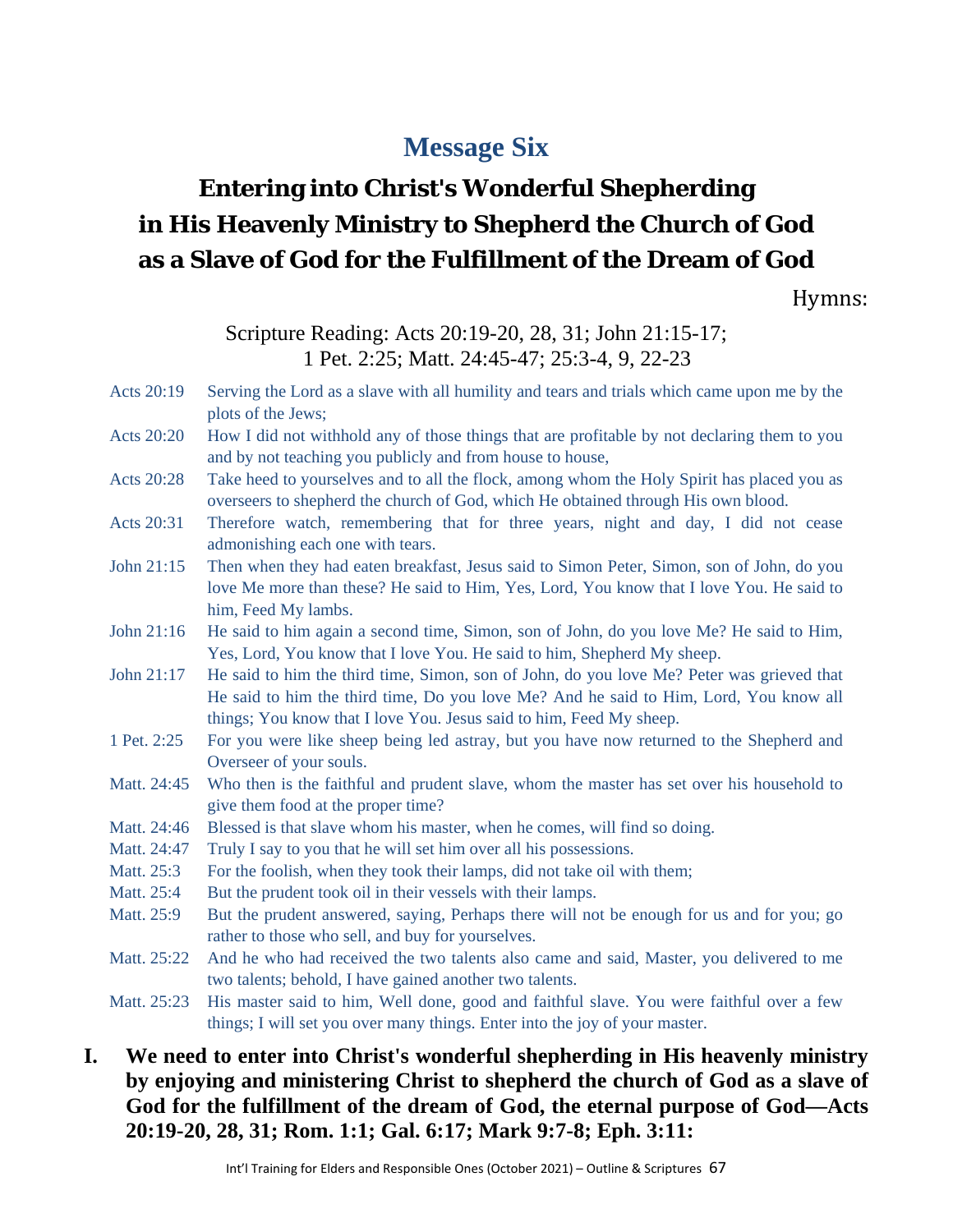- Acts 20:19 Serving the Lord as a slave with all humility and tears and trials which came upon me by the plots of the Jews;
- Acts 20:20 How I did not withhold any of those things that are profitable by not declaring them to you and by not teaching you publicly and from house to house,
- Acts 20:28 Take heed to yourselves and to all the flock, among whom the Holy Spirit has placed you as overseers to shepherd the church of God, which He obtained through His own blood.
- Acts 20:31 Therefore watch, remembering that for three years, night and day, I did not cease admonishing each one with tears.
- Rom. 1:1 Paul, a slave of Christ Jesus, a called apostle, separated unto the gospel of God,
- Gal. 6:17 Henceforth let no one trouble me, for I bear in my body the brands of Jesus.
- Mark 9:7 And a cloud appeared, overshadowing them, and a voice came out of the cloud: This is My Son, the Beloved. Hear Him!
- Mark 9:8 And suddenly, when they looked around, they no longer saw anyone, but Jesus only with them.
- Eph. 3:11 According to the eternal purpose which He made in Christ Jesus our Lord,
- A. God's dream is the dream of His eternal purpose to have the reality of Bethel, the house of God, the mutual dwelling place of God and man; in this universe God is doing only one thing—He is building His eternal habitation for His eternal expression—Gen. 28:11-12, 16- 19a; Matt. 16:18; John 14:23; 15:5; Rev. 21:3, 22.
	- Gen. 28:11 And he came to a certain place and spent the night there, because the sun had set. And he took one of the stones of the place and put it under his head, and he lay down in that place.
	- Gen. 28:12 And he dreamed that there was a ladder set up on the earth, and its top reached to heaven; and there the angels of God were ascending and descending on it.
	- Gen. 28:16 And Jacob awoke from his sleep and said, Surely Jehovah is in this place, and I did not know it.
	- Gen. 28:17 And he was afraid and said, How awesome is this place! This is none other than the house of God, and this is the gate of heaven.
	- Gen. 28:18 And Jacob rose up early in the morning and took the stone that he had put under his head, and he set it up as a pillar and poured oil on top of it.
	- Gen. 28:19 And he called the name of that place Bethel, but the name of the city was Luz previously.
	- Matt. 16:18 And I also say to you that you are Peter, and upon this rock I will build My church, and the gates of Hades shall not prevail against it.
	- John 14:23 Jesus answered and said to him, If anyone loves Me, he will keep My word, and My Father will love him, and We will come to him and make an abode with him.
	- John 15:5 I am the vine; you are the branches. He who abides in Me and I in him, he bears much fruit; for apart from Me you can do nothing.
	- Rev. 21:3 And I heard a loud voice out of the throne, saying, Behold, the tabernacle of God is with men, and He will tabernacle with them, and they will be His peoples, and God Himself will be with them and be their God.
	- Rev. 21:22 And I saw no temple in it, for the Lord God the Almighty and the Lamb are its temple.
- B. Christ as the Slave-Savior did not come to be served, but to serve; as the great Shepherd of the sheep, He served us in the past, He still serves us in the present, and He is going to serve us in the future—Mark 10:45; Luke 22:26-27; 12:37; Heb. 13:20; Rev. 7:17; Gen. 48:15.
	- Mark 10:45 For even the Son of Man did not come to be served, but to serve and to give His life as a ransom for many.
	- Luke 22:26 But you shall not be so; but let the greatest among you become like the youngest, and the one who leads like the one who serves.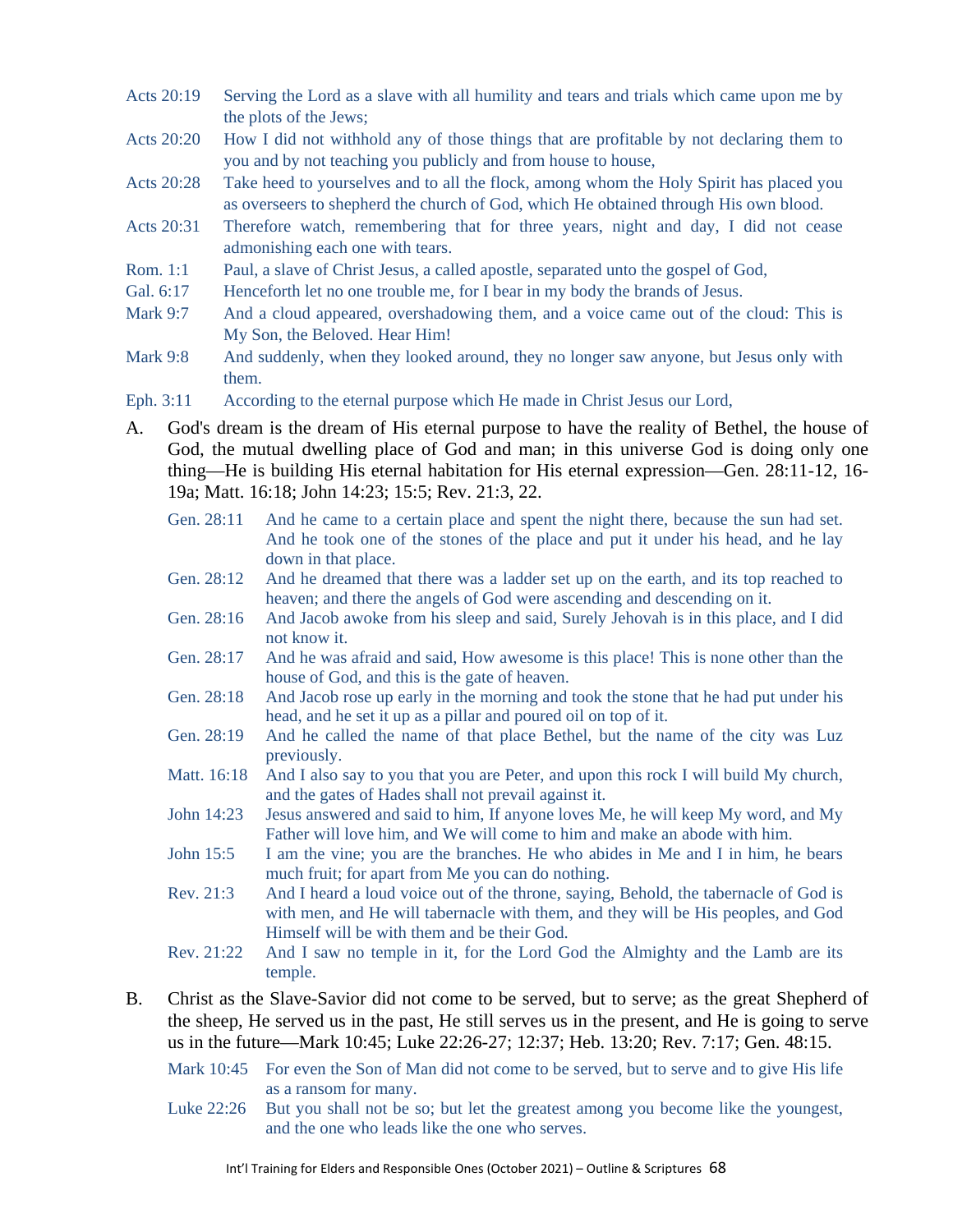- Luke 22:27 For who is greater, the one who reclines at table or the one who serves? Is it not the one who reclines at table? But I am in your midst as the one who serves.
- Luke 12:37 Blessed are those slaves whom the master, when he comes, will find watching. Truly I tell you that he will gird himself and will have them recline at table, and he will come to them and serve them.
- Heb. 13:20 Now the God of peace, He who brought up from the dead our Lord Jesus, the great Shepherd of the sheep, in the blood of an eternal covenant,
- Rev. 7:17 For the Lamb who is in the midst of the throne will shepherd them and guide them to springs of waters of life; and God will wipe away every tear from their eyes.
- Gen. 48:15 And he blessed Joseph and said, / The God before whom my fathers Abraham and Isaac walked, / The God who has shepherded me all my life to this day,
- C. Whenever we have a need, we can come to the Lord and let Him serve us so that He can serve others through us; as the life-giving Spirit, the Slave- Savior shepherds others through us by dispensing Himself as life into us so that we can become the channel for Him to dispense Himself as life into others—Matt. 26:13; John 13:12-17; 1 John 3:16; John 10:10; 1 Cor. 15:45b; 2 Cor. 3:6.
	- Matt. 26:13 Truly I say to you, Wherever this gospel is proclaimed in the whole world, what this woman has done shall also be told as a memorial of her.
	- John 13:12 Then when He had washed their feet and taken His outer garments and reclined at the table again, He said to them, Do you know what I have done to you?
	- John 13:13 You call Me the Teacher and the Lord, and you say rightly, for I am.
	- John 13:14 If I then, the Lord and the Teacher, have washed your feet, you also ought to wash one another's feet.
	- John 13:15 For I have given you an example so that you also may do even as I have done to you.
	- John 13:16 Truly, truly, I say to you, A slave is not greater than his master, nor one who is sent greater than the one who sends him.
	- John 13:17 If you know these things, blessed are you if you do them.
	- 1 John 3:16 In this we know love, that He laid down His life on our behalf, and we ought to lay down our lives on behalf of the brothers.
	- John 10:10 The thief does not come except to steal and kill and destroy; I have come that they may have life and may have it abundantly.
	- 1 Cor. 15:45 So also it is written, "The first man, Adam, became a living soul"; the last Adam became a life-giving Spirit.
	- 2 Cor. 3:6 Who has also made us sufficient as ministers of a new covenant, ministers not of the letter but of the Spirit; for the letter kills, but the Spirit gives life.
- D. Our service to the Lord in time is a preparation for our service to Him in the next age and in eternity—Matt. 25:21; Rev. 22:3:
	- Matt. 25:21 His master said to him, Well done, good and faithful slave. You were faithful over a few things; I will set you over many things. Enter into the joy of your master.
	- Rev. 22:3 And there will no longer be a curse. And the throne of God and of the Lamb will be in it, and His slaves will serve Him;
	- 1. Our usefulness before God is the result of our being mingled with Him; the measure of God in us is the measure of our usefulness before Him—Col. 2:19; Heb. 13:20; Phil. 2:13; 3:8-9.
		- Col. 2:19 And…holding the Head, out from whom all the Body, being richly supplied and knit together by means of the joints and sinews, grows with the growth of God.
		- Heb. 13:20 Now the God of peace, He who brought up from the dead our Lord Jesus, the great Shepherd of the sheep, in the blood of an eternal covenant,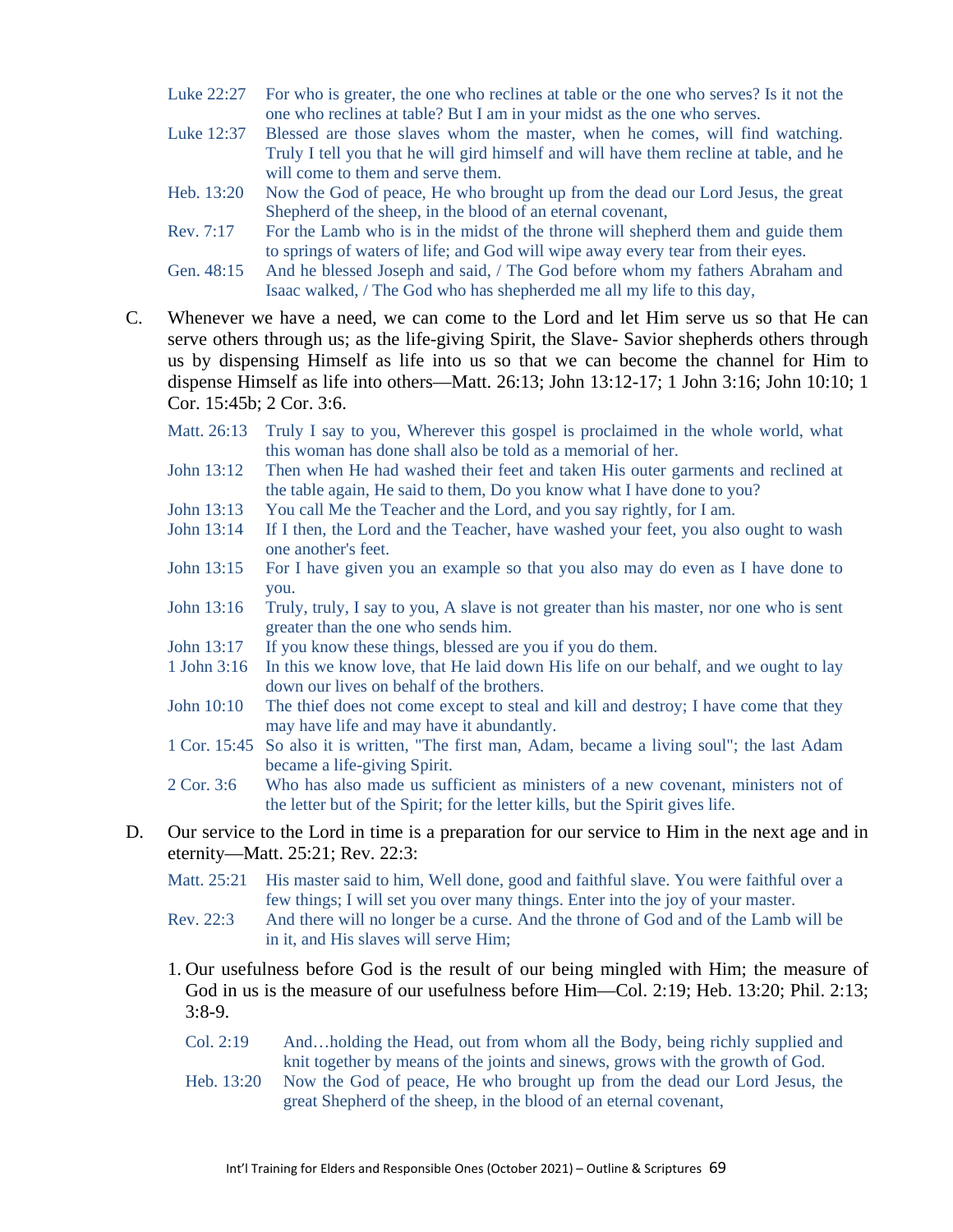- Phil. 2:13 For it is God who operates in you both the willing and the working for His good pleasure.
- Phil. 3:8 But moreover I also count all things to be loss on account of the excellency of the knowledge of Christ Jesus my Lord, on account of whom I have suffered the loss of all things and count them as refuse that I may gain Christ
- Phil. 3:9 And be found in Him, not having my own righteousness which is out of the law, but that which is through faith in Christ, the righteousness which is out of God and based on faith,
- 2. God's only goal in time is to dispense Himself into us day by day so that we may be fully mingled with Him; all our service is a matter of God coming into us and coming out of us—John 7:37-39; 2 Cor. 3:2-3, 6, 16-18.
	- John 7:37 Now on the last day, the great day of the feast, Jesus stood and cried out, saying, If anyone thirsts, let him come to Me and drink.
	- John 7:38 He who believes into Me, as the Scripture said, out of his innermost being shall flow rivers of living water.
	- John 7:39 But this He said concerning the Spirit, whom those who believed into Him were about to receive; for the Spirit was not yet, because Jesus had not yet been glorified.
	- 2 Cor. 3:2 You are our letter, inscribed in our hearts, known and read by all men,
	- 2 Cor. 3:3 Since you are being manifested that you are a letter of Christ ministered by us, inscribed not with ink but with the Spirit of the living God; not in tablets of stone but in tablets of hearts of flesh.
	- 2 Cor. 3:6 Who has also made us sufficient as ministers of a new covenant, ministers not of the letter but of the Spirit; for the letter kills, but the Spirit gives life.
	- 2 Cor. 3:16 But whenever their heart turns to the Lord, the veil is taken away.
	- 2 Cor. 3:17 And the Lord is the Spirit; and where the Spirit of the Lord is, there is freedom.
	- 2 Cor. 3:18 But we all with unveiled face, beholding and reflecting like a mirror the glory of the Lord, are being transformed into the same image from glory to glory, even as from the Lord Spirit.
- E. Christ as the Steward in God's house makes us the dispensing stewards of the mysteries of God and of the varied grace of God for the carrying out of His eternal economy, His household administration—1 Cor. 4:1; Eph. 3:2; 1 Pet. 4:10; Isa. 22:15-22.
	- 1 Cor. 4:1 A man should account us in this way, as servants of Christ and stewards of the mysteries of God.
	- Eph. 3:2 If indeed you have heard of the stewardship of the grace of God which was given to me for you,
	- 1 Pet. 4:10 Each one, as he has received a gift, ministering it among yourselves as good stewards of the varied grace of God.
	- Isa. 22:15 Thus says the Lord Jehovah of hosts: / Get up, go to this steward, / To Shebna, who is over the king's house, saying,
	- Isa. 22:16 What are you doing here, and whom do you have here / That you have hewn a tomb for yourself here, / As he who has hewn a tomb on the heights, / As he who has cut out a resting place for himself in the rock?
	- Isa. 22:17 Jehovah soon throws you far away, O mighty one, / And He grasps you firmly;
	- Isa. 22:18 He will wind you up tightly; / Like a ball He will toss you into a wide land. / There you will die; and there the chariots of your glory / Will become the disgrace of the house of your master.
	- Isa. 22:19 And I will drive you from your position, / And from your standing He will pull you down.
	- Isa. 22:20 And in that day / I will call to My servant Eliakim the son of Hilkiah,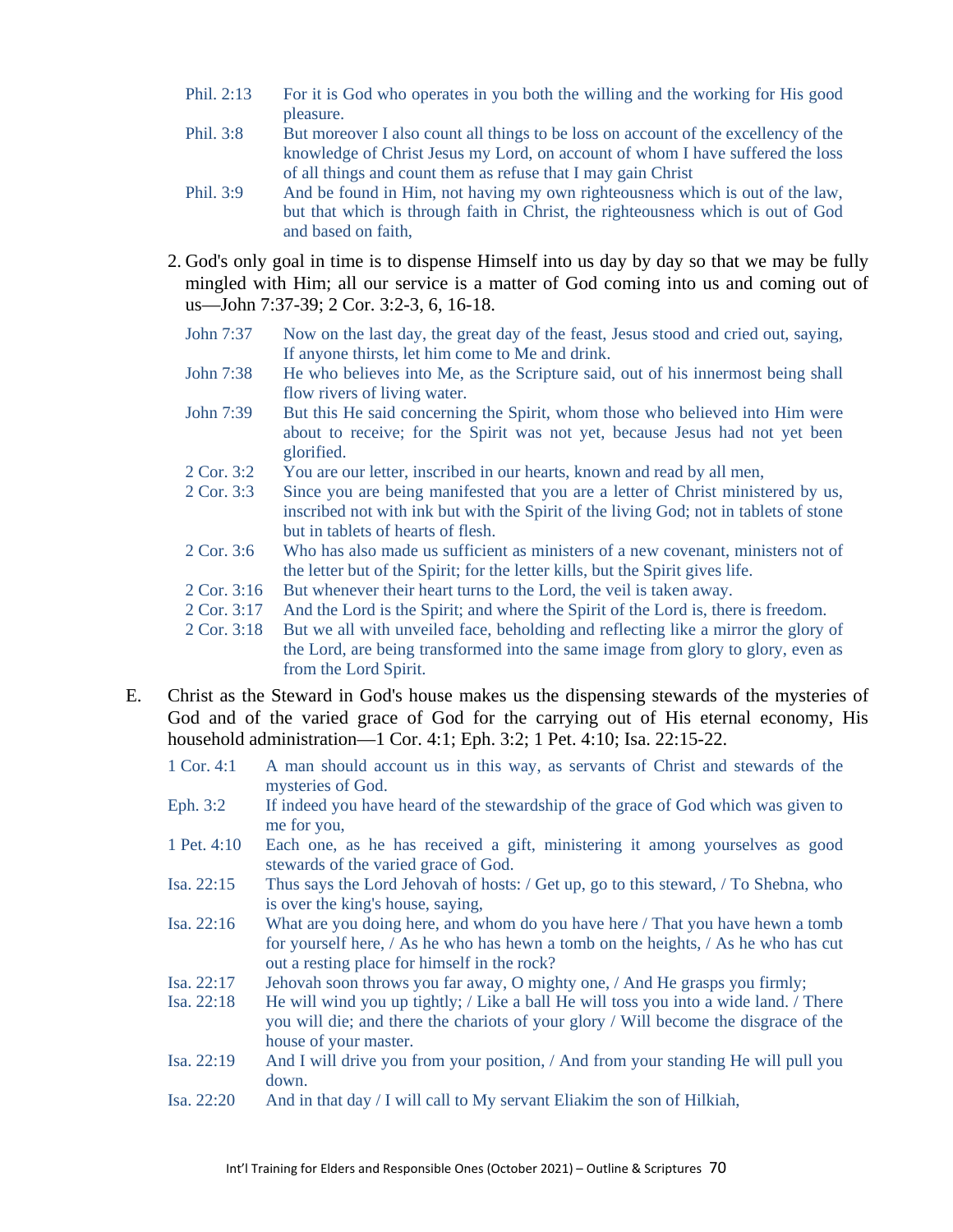- Isa. 22:21 And I will clothe him with your tunic, / And I will strengthen him with your girding sash, / And I will put your dominion into his hand; / And he will become a father to the inhabitants of Jerusalem / And to the house of Judah.
- Isa. 22:22 And I will set the key of the house of David upon his shoulder / When he opens, no one will shut; / When he shuts, no one will open.

# **II. To shepherd the flock of God is to watch over the souls of the saints, being one with the Lord as the Shepherd and Overseer of their souls in His care for the welfare of their inner being and in His exercising His oversight over the condition of their real person—John 21:15-17; 1 Pet. 2:25; 5:1-6; Heb. 13:17:**

- John 21:15 Then when they had eaten breakfast, Jesus said to Simon Peter, Simon, son of John, do you love Me more than these? He said to Him, Yes, Lord, You know that I love You. He said to him, Feed My lambs.
- John 21:16 He said to him again a second time, Simon, son of John, do you love Me? He said to Him, Yes, Lord, You know that I love You. He said to him, Shepherd My sheep.
- John 21:17 He said to him the third time, Simon, son of John, do you love Me? Peter was grieved that He said to him the third time, Do you love Me? And he said to Him, Lord, You know all things; You know that I love You. Jesus said to him, Feed My sheep.
- 1 Pet. 2:25 For you were like sheep being led astray, but you have now returned to the Shepherd and Overseer of your souls.
- 1 Pet. 5:1 Therefore the elders among you I exhort, who am a fellow elder and witness of the sufferings of Christ, who am also a partaker of the glory to be revealed:
- 1 Pet. 5:2 Shepherd the flock of God among you, overseeing not under compulsion but willingly, according to God; not by seeking gain through base means but eagerly;
- 1 Pet. 5:3 Nor as lording it over your allotments but by becoming patterns of the flock.
- 1 Pet. 5:4 And when the Chief Shepherd is manifested, you will receive the unfading crown of glory.
- 1 Pet. 5:5 In like manner, younger men, be subject to elders; and all of you gird yourselves with humility toward one another, because God resists the proud but gives grace to the humble.
- 1 Pet. 5:6 Therefore be humbled under the mighty hand of God that He may exalt you in due time,
- Heb. 13:17 Obey the ones leading you and submit to them, for they watch over your souls as those who will render an account, that they may do this with joy and not groaning; for this would be unprofitable to you.
- A. For the sake of the flock, the elders must enjoy the Lord every day as grace and truth so that they may be dispensers of grace and truth—Eph. 3:2; 4:29; 1 Tim. 3:2b; 5:17; 2 Tim. 2:24- 26; Titus 1:9.
	- Eph. 3:2 If indeed you have heard of the stewardship of the grace of God which was given to me for you,
	- Eph. 4:29 Let no corrupt word proceed out of your mouth, but only that which is good for building up, according to the need, that it may give grace to those who hear.
	- 1 Tim. 3:2 The overseer then must be without reproach, the husband of one wife, temperate, of a sober mind, orderly, hospitable, apt to teach;
	- 1 Tim. 5:17 Let the elders who take the lead well be counted worthy of double honor, especially those who labor in word and teaching.
	- 2 Tim. 2:24 But a slave of the Lord ought not to contend but be gentle toward all, apt to teach, bearing with wrong;
	- 2 Tim. 2:25 In meekness correcting those who oppose, if perhaps God may give them repentance unto the full knowledge of the truth,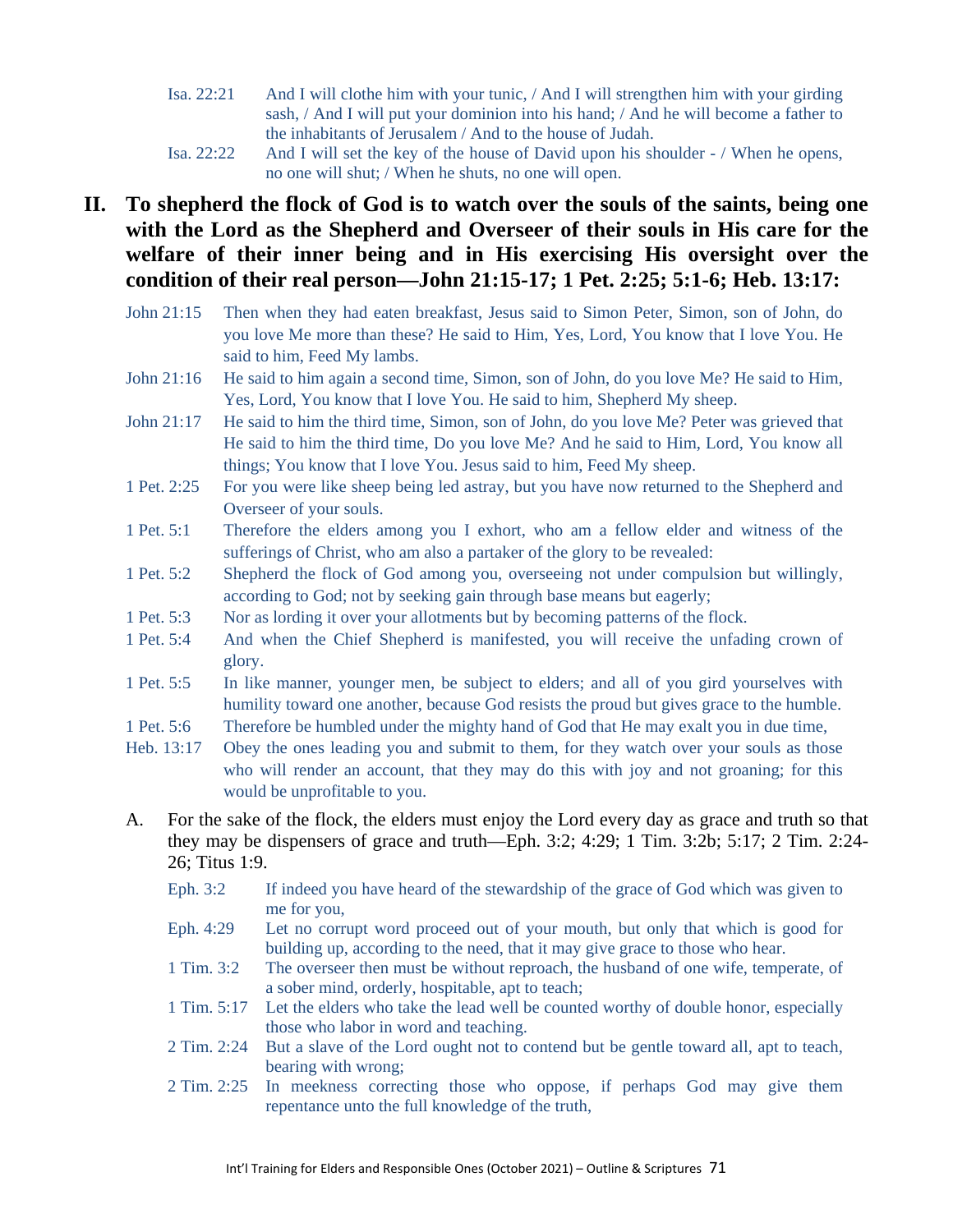- 2 Tim. 2:26 And they may return to soberness out of the snare of the devil, having been caught alive by him, unto His will.
- Titus 1:9 Holding to the faithful word, which is according to the teaching of the apostles, that he may be able both to exhort by the healthy teaching and to convict those who oppose.
- B. For the sake of the flock, the elders need to buy the oil every day (Matt. 25:3-4, 9), to pay the price to gain more of the Spirit, by buying the truth of God's economy (Prov. 23:23), buying gold refined by fire that they may be rich toward God, buying white garments that they may be clothed with Christ by living out Christ, and buying eyesalve as the anointing Spirit to heal their blindness (Rev. 3:18).
	- Matt. 25:3 For the foolish, when they took their lamps, did not take oil with them;
	- Matt. 25:4 But the prudent took oil in their vessels with their lamps.<br>Matt. 25:9 But the prudent answered, saying, Perhaps there will no
	- But the prudent answered, saying, Perhaps there will not be enough for us and for you; go rather to those who sell, and buy for yourselves.
	- Prov. 23:23 Buy truth, and do not sell it; / Buy wisdom and instruction and understanding.
	- Rev. 3:18 I counsel you to buy from Me gold refined by fire that you may be rich, and white garments that you may be clothed and that the shame of your nakedness may not be manifested, and eyesalve to anoint your eyes that you may see.
- C. For the sake of the flock, the co-workers and elders need to be faithful and prudent slaves, taking care of the Lord's possessions and investing their spiritual gift by giving the food of the word of God, the full gospel of God's economy, to the sinners, the believers, and the churches—Rom. 1:1; Matt. 24:45-47; 25:22-23.
	- Rom. 1:1 Paul, a slave of Christ Jesus, a called apostle, separated unto the gospel of God,
	- Matt. 24:45 Who then is the faithful and prudent slave, whom the master has set over his household to give them food at the proper time?
	- Matt. 24:46 Blessed is that slave whom his master, when he comes, will find so doing.
	- Matt. 24:47 Truly I say to you that he will set him over all his possessions.
	- Matt. 25:22 And he who had received the two talents also came and said, Master, you delivered to me two talents; behold, I have gained another two talents.
	- Matt. 25:23 His master said to him, Well done, good and faithful slave. You were faithful over a few things; I will set you over many things. Enter into the joy of your master.

#### **III. The elders should not lord it over God's flock, which is God's possession; the churches are God's possession, allotted to the elders as their portion, entrusted to them by God for their care—1 Pet. 5:3-4:**

- 1 Pet. 5:3 Nor as lording it over your allotments but by becoming patterns of the flock.
- 1 Pet. 5:4 And when the Chief Shepherd is manifested, you will receive the unfading crown of glory.
- A. To lord it over others is to exercise lordship over those who are ruled (Matt. 20:25); among the believers we are all brothers, and only Christ is our Lord, our Master, and the Lord of the harvest (23:8, 10; Luke 10:2).
	- Matt. 20:25 But Jesus called them to Him and said, You know that the rulers of the Gentiles lord it over them, and the great exercise authority over them.
	- Matt. 23:8 But you, do not be called Rabbi, for One is your Teacher, and you are all brothers.
	- Matt. 23:10 Neither be called instructors, because One is your Instructor, the Christ.
	- Luke 10:2 And He said to them, The harvest is great, but the workers few; therefore, beseech the Lord of the harvest that He would thrust out workers into His harvest.
- B. The elders in the church can take the leadership (not the lordship) only by becoming patterns of the flock, taking the lead to serve and care for the church so that the believers may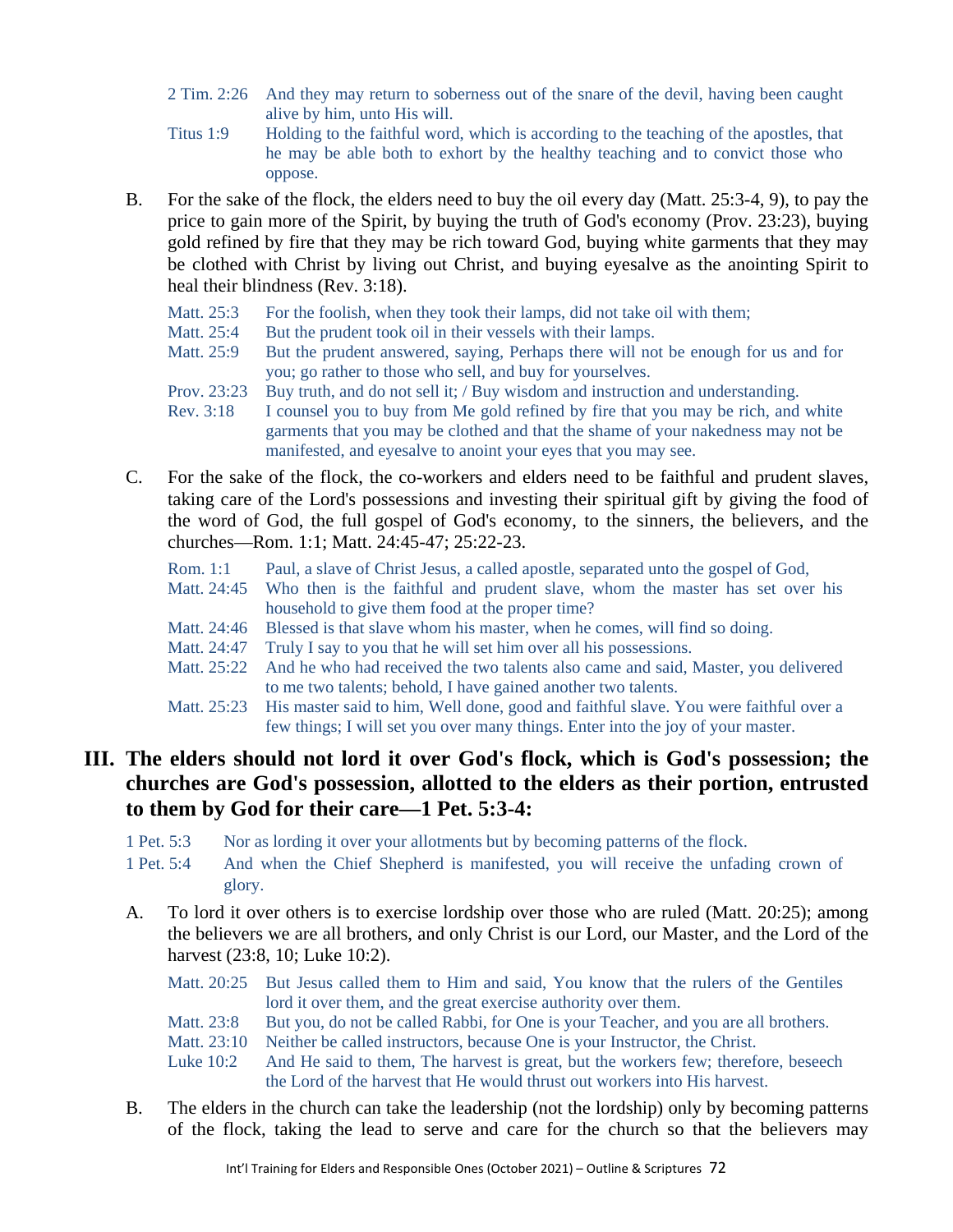follow—1 Pet. 5:3; 1 Thes. 5:12-13; 1 Tim. 4:12; 5:17.

- 1 Pet. 5:3 Nor as lording it over your allotments but by becoming patterns of the flock.
- 1 Thes. 5:12 Furthermore we ask you, brothers, to acknowledge those who labor among you and take the lead among you in the Lord and admonish you,
- 1 Thes. 5:13 And to regard them most highly in love because of their work. Be at peace among yourselves.
- 1 Tim. 4:12 Let no one despise your youth, but be a pattern to the believers in word, in conduct, in love, in faith, in purity.
- 1 Tim. 5:17 Let the elders who take the lead well be counted worthy of double honor, especially those who labor in word and teaching.
- C. We should not tell the saints where to live, what to do, or where to go without directing them to pray so that we can honor Christ as the Head of the Body:
	- 1. Any decisions that you make by yourself for others are an insult to Christ as the Head of the Body; none of us should ever tell others where they should go; what an insult this is to the Lord!—Col. 2:19; Eph. 4:15-16.
		- Col. 2:19 And…holding the Head, out from whom all the Body, being richly supplied and knit together by means of the joints and sinews, grows with the growth of God.
		- Eph. 4:15 But holding to truth in love, we may grow up into Him in all things, who is the Head, Christ,
		- Eph. 4:16 Out from whom all the Body, being joined together and being knit together through every joint of the rich supply and through the operation in the measure of each one part, causes the growth of the Body unto the building up of itself in love.
	- 2. If you have told others where to move, you must repent and ask them to forgive you because you gave them instructions about what they should do; to do this is to usurp the position of the Lord and to make yourself the Lord.
	- 3. Concerning any move you make in the Lord's recovery, you must go directly to the Lord Himself and pray; you must have the assurance that the Lord is sending you; everything must be brought into the presence of the Lord, and everyone should pray until he is clear about the Lord's leadings—Mark 1:35-38; 2 Cor. 2:12-14.
		- Mark 1:35 And rising very early in the morning, while it was still night, He went out and went away to a deserted place, and there He prayed.
		- Mark 1:36 And Simon and those with him hunted for Him,
		- Mark 1:37 And they found Him and said to Him, All are seeking You.
		- Mark 1:38 And He said to them, Let us go elsewhere into the nearby towns that I may preach there also, because for this purpose I came out.
		- 2 Cor. 2:12 Furthermore, when I came to Troas for the gospel of Christ and a door was open to me in the Lord,
		- 2 Cor. 2:13 I had no rest in my spirit, for I did not find Titus my brother; but taking leave of them, I went forth into Macedonia.
		- 2 Cor. 2:14 But thanks be to God, who always leads us in triumph in the Christ and manifests the savor of the knowledge of Him through us in every place.
- D. We also need to check whether the leading we have from the Lord corresponds to the feeling of the Body—Acts 13:1-4a; 21:4, 11:
	- Acts 13:1 Now there were in Antioch, in the local church, prophets and teachers: Barnabas and Simeon, who was called Niger, and Lucius the Cyrenian, and Manaen, the foster brother of Herod the tetrarch, and Saul.
	- Acts 13:2 And as they were ministering to the Lord and fasting, the Holy Spirit said, Set apart for Me now Barnabas and Saul for the work to which I have called them.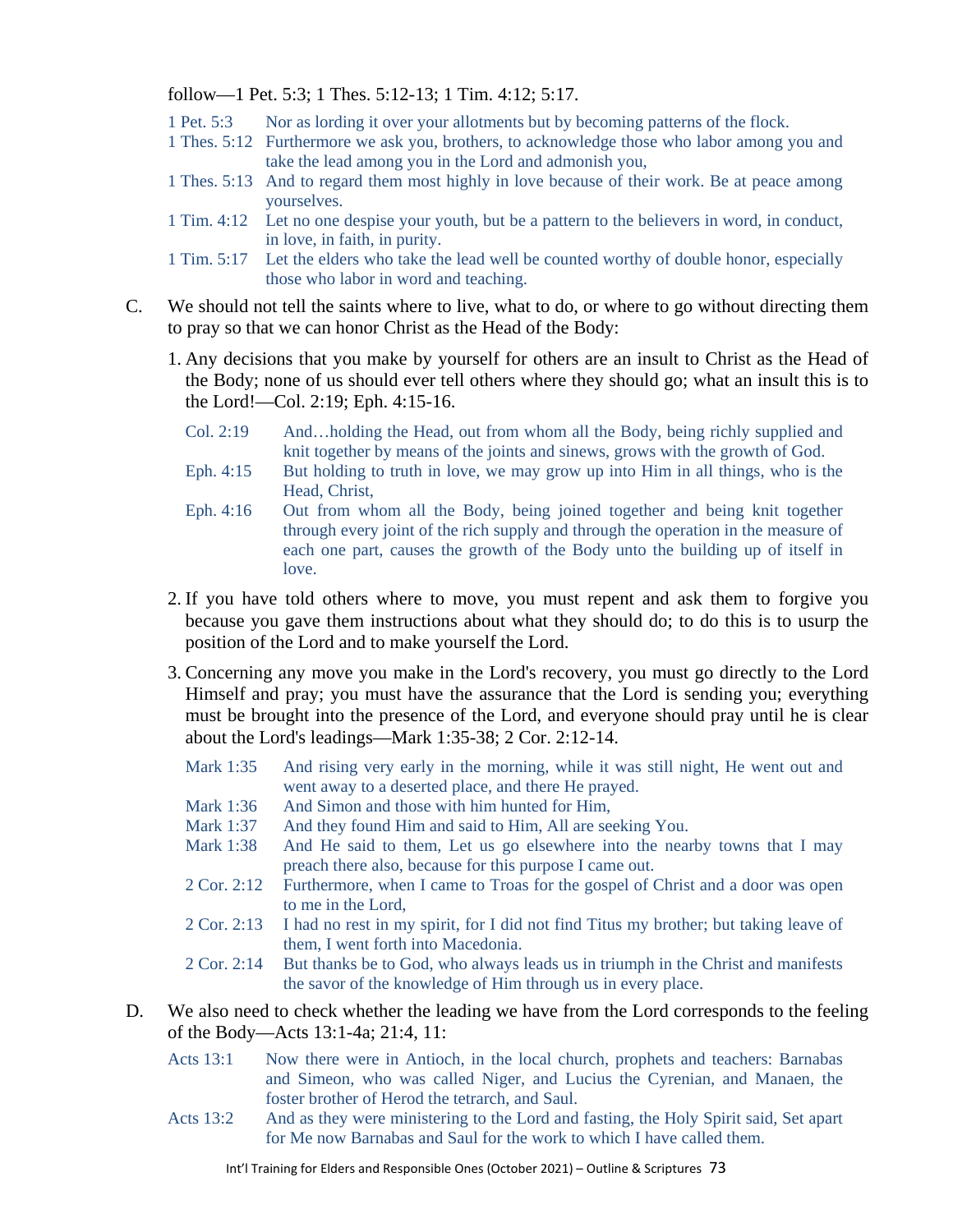- Acts 13:3 Then, when they had fasted and prayed and laid their hands on them, they sent them away.
- Acts 13:4 They then, having been sent out by the Holy Spirit, went down to Seleucia; and from there they sailed away to Cyprus.
- Acts 21:4 And when we had sought out the disciples, we remained there seven days. These told Paul through the Spirit not to set foot in Jerusalem.
- Acts 21:11 And he came to us and took Paul's belt; and having bound his own feet and hands, he said, Thus says the Holy Spirit, In this way will the Jews in Jerusalem bind the man whose belt this is and deliver him into the hands of the Gentiles.
- 1. If the leading ones, after much prayer, are truly burdened about a certain matter, through fellowship they should pass on their burden to the saints and ask the saints to pray; eventually, the saints will receive a personal leading from the Lord, and they may move accordingly.
- 2. If you move to a place without prayer and fellowship, you will be shaken when tests, afflictions, and persecutions come; if you pray and fellowship, you will have the assurance that the Lord sent you there, and you will never regret your move, no matter what the outward situation may be.
- E. We need to be careful about directing or controlling the young saints related to their marriage—Matt. 19:5-6:
	- Matt. 19:5 And said, "For this cause shall a man leave his father and his mother and shall be joined to his wife; and the two shall be one flesh"?
	- Matt. 19:6 So then they are no longer two, but one flesh. Therefore what God has yoked together, let man not separate.
	- 1. In the church life all we can do concerning the young people's marriage is to minister life to them; we must help them to look to the Lord's leading, to learn how to walk in the Spirit, and help them not to indulge in lust or to have their own taste or choice—Gen. 2:21-24; 24:64-67; 49:31.
		- Gen. 2:21 And Jehovah God caused a deep sleep to fall upon the man, and he slept; and He took one of his ribs and closed up the flesh in its place.
		- Gen. 2:22 And Jehovah God built the rib, which He had taken from the man, into a woman and brought her to the man.
		- Gen. 2:23 And the man said, This time this is bone of my bones / And flesh of my flesh; / This one shall be called Woman / Because out of Man this one was taken.
		- Gen. 2:24 Therefore a man shall leave his father and his mother and shall cleave to his wife, and they shall become one flesh.
		- Gen. 24:64 And Rebekah lifted up her eyes; and when she saw Isaac, she sprang off the camel.
		- Gen. 24:65 And she said to the servant, Who is this man who is walking in the field to meet us? And the servant said, It is my master. And she took her veil and covered herself.
		- Gen. 24:66 And the servant told Isaac all the things that he had done.
		- Gen. 24:67 And Isaac brought her into the tent of Sarah his mother. And he took Rebekah, and she became his wife, and he loved her. And Isaac was comforted after the death of his mother.
		- Gen. 49:31 There they buried Abraham and Sarah his wife, there they buried Isaac and Rebekah his wife, and there I buried Leah -
	- 2. We should not try to conduct them into a marriage or match them; only the Lord knows who is a good match for another person; we do not know.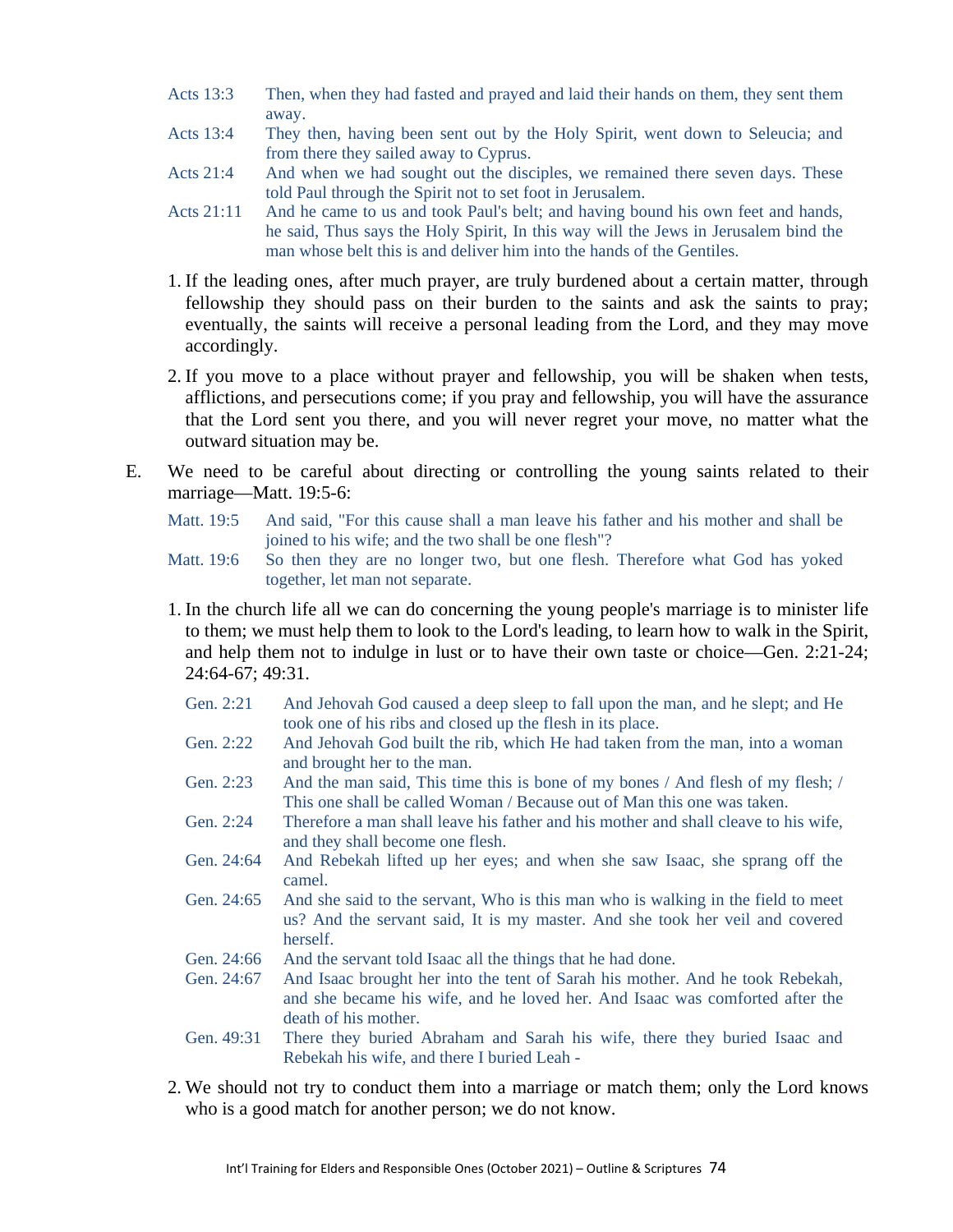- 3. We do not control and, even the more, we do not conduct or indicate what brother or sister might be best for them; if we leave this matter to the Lord and pray for the ones concerned, we will save the church much trouble.
- 4. On the one hand, we should not interfere with them; on the other hand, we have to help them in morality, in life, in human living, in taking care of the future, concerning their parents, and even in praying and seeking the Lord concerning the one whom they marry not being their choice.

#### **IV. We need to take care of the saints in everything and in every way for the dispensing of Christ into them:**

- A. The elders must minister Christ to meet the need of all kinds of people, contacting and visiting them regularly and inviting them to their home for meals—1 Tim. 5:1-2; 2 Chron. 1:10; Col. 1:28-29; Jude 12; John 12:1-11.
	- 1 Tim. 5:1 Do not upbraid an elderly man, but exhort him as a father, younger men as brothers,

1 Tim. 5:2 Elderly women as mothers, younger women as sisters, in all purity.

- 2 Chron. 1:10 Now give me wisdom and knowledge, that I may go out and come in before this people; for who can judge this great people of Yours?
- Col. 1:28 Whom we announce, admonishing every man and teaching every man in all wisdom that we may present every man full-grown in Christ;
- Col. 1:29 For which also I labor, struggling according to His operation which operates in me in power.
- Jude 12 These are the hidden reefs in your love feasts, feasting together with you without fear, shepherding themselves; waterless clouds being carried off by winds; autumn trees without fruit, having died twice, rooted up;
- John 12:1 Then Jesus, six days before the Passover, came to Bethany, where Lazarus was, whom Jesus had raised from the dead.
- John 12:2 Therefore they made Him a supper there; and Martha served, but Lazarus was one of the ones reclining at table with Him.
- John 12:3 Then Mary took a pound of ointment, of very valuable pure nard, and anointed the feet of Jesus, and wiped His feet with her hair; and the house was filled with the fragrance of the ointment.
- John 12:4 But Judas Iscariot, one of His disciples, who was about to betray Him, said,
- John 12:5 Why was this ointment not sold for three hundred denarii and given to the poor?
- John 12:6 But he said this not because it mattered to him concerning the poor, but because he was a thief, and holding the purse, carried off what was put into it.
- John 12:7 Then Jesus said, Leave her alone; she has reserved it for the day of My burial.
- John 12:8 For the poor you always have with you, but you do not always have Me.
- John 12:9 Then a great crowd of the Jews found out that He was there, and they came, not because of Jesus only, but that they might also see Lazarus, whom He had raised from the dead.
- John 12:10 And the chief priests took counsel to kill Lazarus also,
- John 12:11 Because on account of him many of the Jews went away and believed into Jesus.
- B. We must contact the saints and minister Christ to them as the sin-dealing life; the life of Christ is a life that deals with sin, a sin-dealing life—Lev. 10:17:
	- Lev. 10:17 Why have you not eaten the sin offering in the place of the sanctuary? For it is most holy, and He gave it to you to bear the iniquity of the assembly, to make expiation for them before Jehovah.
	- 1. If we are going to minister Christ to a person who has been committing sins, we have to trust in the Lord that we may have the grace with the Spirit to soften his hardened heart— Rom. 2:4; Titus 3:3-4; cf. Heb. 3:13.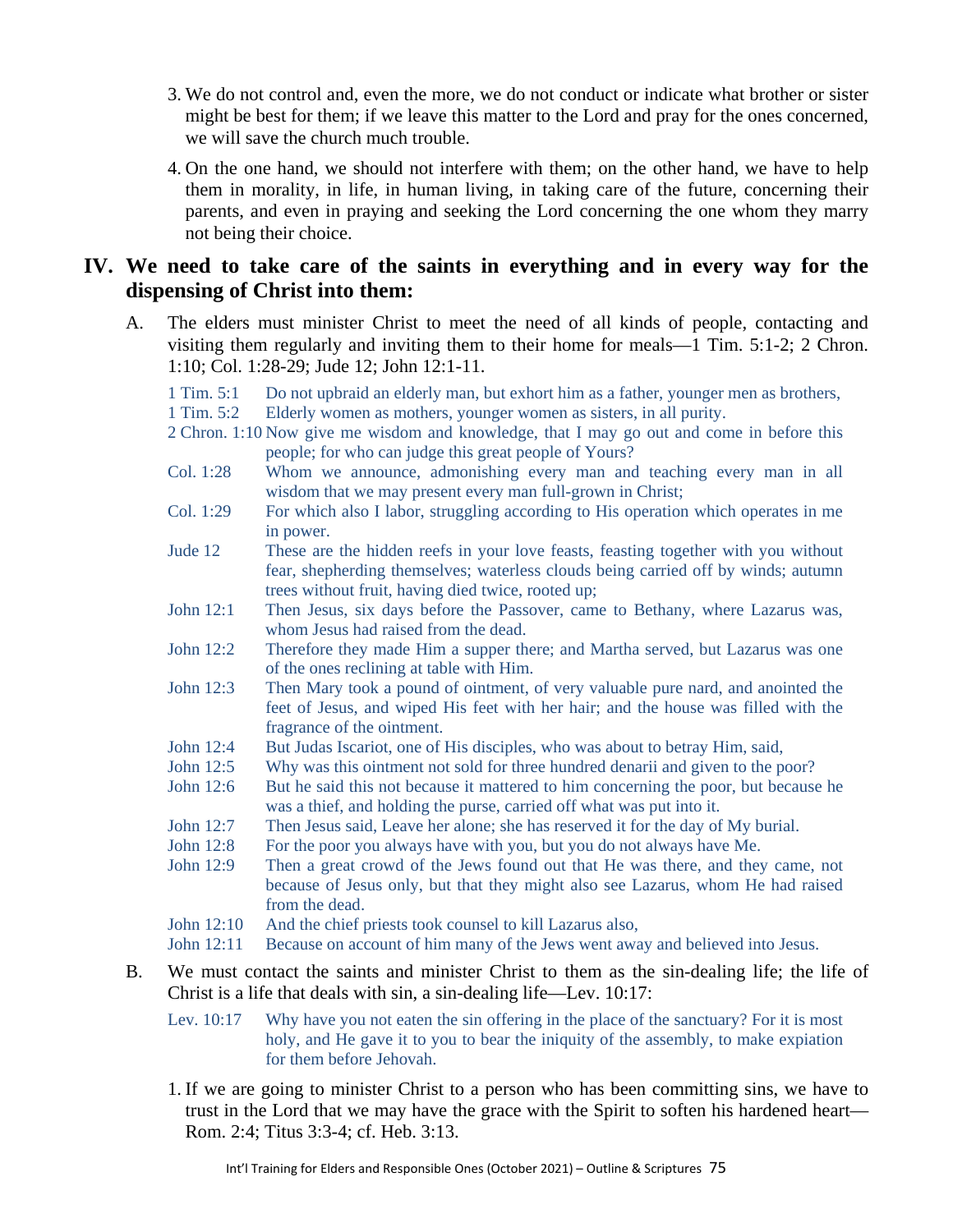- Rom. 2:4 Or do you despise the riches of His kindness and forbearance and long-suffering, not knowing that God's kindness is leading you to repentance?
- Titus 3:3 For we also were once foolish, disobedient, deceived, serving as slaves various lusts and pleasures, spending our lives in malice and envy, hateful, hating one another.
- Titus 3:4 But when the kindness and the love to man of our Savior God appeared,
- Heb. 3:13 But exhort one another each day, as long as it is called "today," lest any one of you be hardened by the deceitfulness of sin--
- 2. We do not need to mention his weakness, fault, or sin, because the life of Christ ministered into him will heal him, killing the germs, destroying the problems, and building up a permanent, lasting oneness of the Spirit.
- 3. We have to do our best to recover a fallen saint; even if it took eight months or a year to get one or two sinful saints recovered, this would be a great thing—Gal. 6:1-2; 1 John 5:16a.
	- Gal. 6:1 Brothers, even if a man is overtaken in some offense, you who are spiritual restore such a one in a spirit of meekness, looking to yourself lest you also be tempted.
	- Gal. 6:2 Bear one another's burdens, and in this way you will fulfill the law of Christ completely.
	- 1 John 5:16 If anyone sees his brother sinning a sin not unto death, he shall ask and he will give life to him, to those sinning not unto death. There is a sin unto death; I do not say that he should make request concerning that.
- 4. This is to bear away the iniquity and solve the problems of the people of God; furthermore, this kind of ministry by the Spirit and in love will maintain the oneness of the Spirit in the church life—Col. 3:12-15.
	- Col. 3:12 Put on therefore, as God's chosen ones, holy and beloved, inward parts of compassion, kindness, lowliness, meekness, long-suffering;
	- Col. 3:13 Bearing one another and forgiving one another, if anyone should have a complaint against anyone; even as the Lord forgave you, so also should you forgive.
	- Col. 3:14 And over all these things put on love, which is the uniting bond of perfectness.
	- Col. 3:15 And let the peace of Christ arbitrate in your hearts, to which also you were called in one Body; and be thankful.

#### **V. In their fellowship with one another, the elders need to be restricted in their speaking—John 6:63; Acts 6:10:**

- John 6:63 It is the Spirit who gives life; the flesh profits nothing; the words which I have spoken to you are spirit and are life.
- Acts 6:10 Yet they were not able to withstand the wisdom and the Spirit with which he spoke.
- A. Those who cover others' sins, defects, and shortcomings enjoy, gain, and receive blessing, but uncovering brings in a curse—Prov. 10:12; James 5:19-20; Gen. 9:21-27.
	- Prov. 10:12 Hatred stirs up strife, / But love covers all transgressions.
	- James 5:19 My brothers, if any one among you is led astray from the truth and someone turns him back,
	- James 5:20 Let him know that he who turns a sinner back from the error of his way will save that one's soul from death and will cover a multitude of sins.
	- Gen. 9:21 And he drank of the wine and became drunk. And he uncovered himself inside his tent.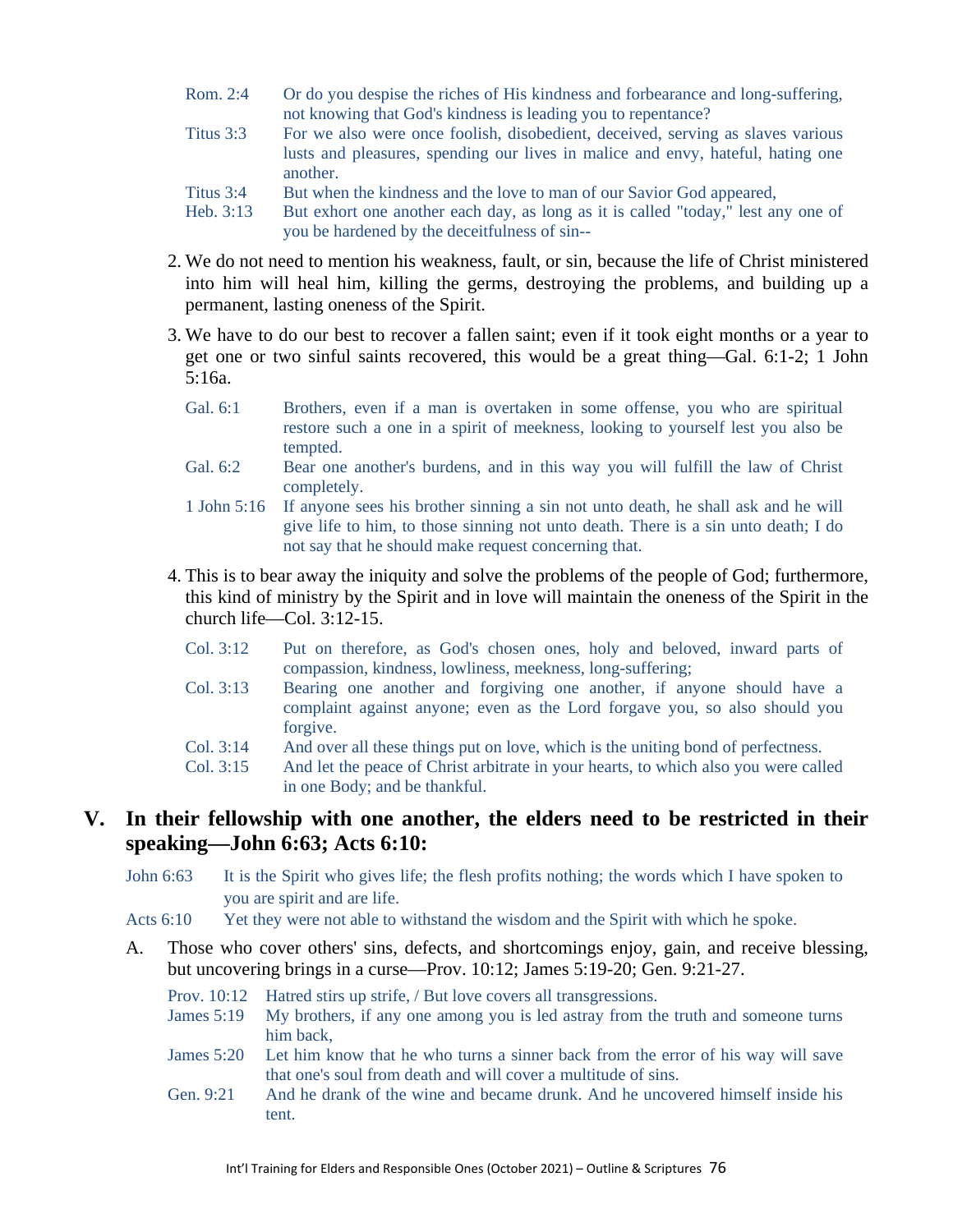- Gen. 9:22 And Ham, the father of Canaan, saw the nakedness of his father and told his two brothers outside.
- Gen. 9:23 And Shem and Japheth took a garment and laid it upon both their shoulders, and they walked backward and covered the nakedness of their father. And their faces were turned backward, so that they did not see their father's nakedness.
- Gen. 9:24 And Noah awoke from his wine and learned what his youngest son had done to him.
- Gen. 9:25 And he said, Cursed be Canaan: / A servant of servants / Shall he be to his brothers.
- Gen. 9:26 And he said, Blessed be Jehovah, / The God of Shem; / And let Canaan be his servant.
- Gen. 9:27 May God enlarge Japheth, / And let him dwell in the tents of Shem, / And let Canaan be his servant.
- B. The elders need to realize that in their shepherding, they have to cover others' sins, not to take account of others' evils—1 Cor. 13:5-7.
	- 1 Cor. 13:5 It does not behave unbecomingly and does not seek its own things; it is not provoked and does not take account of evil; 1 Cor. 13:6 It does not rejoice because of unrighteousness, but rejoices with the truth;
	- 1 Cor. 13:7 It covers all things, believes all things, hopes all things, endures all things.
- C. Love covers all things, not only the good things but also the bad things; whoever uncovers the defects, shortcomings, and sins of the members of the church is disqualified from the eldership—cf. Matt. 24:49.

Matt. 24:49 And begins to beat his fellow slaves and eats and drinks with the drunken,

- D. The elders should not speak reviling words (to revile is to rebuke or criticize harshly or abusively; to assail with abusive language); those who take in reviling words bear the same responsibility as those who speak reviling words; in order for the church to maintain the oneness, the brothers and sisters must withstand reviling words—1 Cor. 6:10; cf. Num. 6:6; Lev. 5:3.
	- 1 Cor. 6:10 Nor thieves nor the covetous, not drunkards, not revilers, not the rapacious will inherit the kingdom of God.
	- Num. 6:6 All the days that he separates himself to Jehovah he shall not come near a dead person.
	- Lev. 5:3 Or if he touches the uncleanness of man, whatever his uncleanness is with which he becomes unclean, and it escapes his notice, when he comes to know it, then he will be guilty.
- E. The consciousness of sin comes from knowing God; in the same way, the consciousness of reviling words comes from the knowledge of the Body; reviling words are opposed to the testimony of the Body—1 Cor. 1:10.
	- 1 Cor. 1:10 Now I beseech you, brothers, through the name of our Lord Jesus Christ, that you all speak the same thing and that there be no divisions among you, but that you be attuned in the same mind and in the same opinion.
- F. God will never entrust authority to those who by nature like to criticize others; the elders, on the one hand, should have a clear sight over the people with much discernment, and on the other hand, they should be blind spiritually—Eph. 4:29-32.
	- Eph. 4:29 Let no corrupt word proceed out of your mouth, but only that which is good for building up, according to the need, that it may give grace to those who hear.
	- Eph. 4:30 And do not grieve the Holy Spirit of God, in whom you were sealed unto the day of redemption.
	- Eph. 4:31 Let all bitterness and anger and wrath and clamor and evil speaking be removed from you, with all malice.